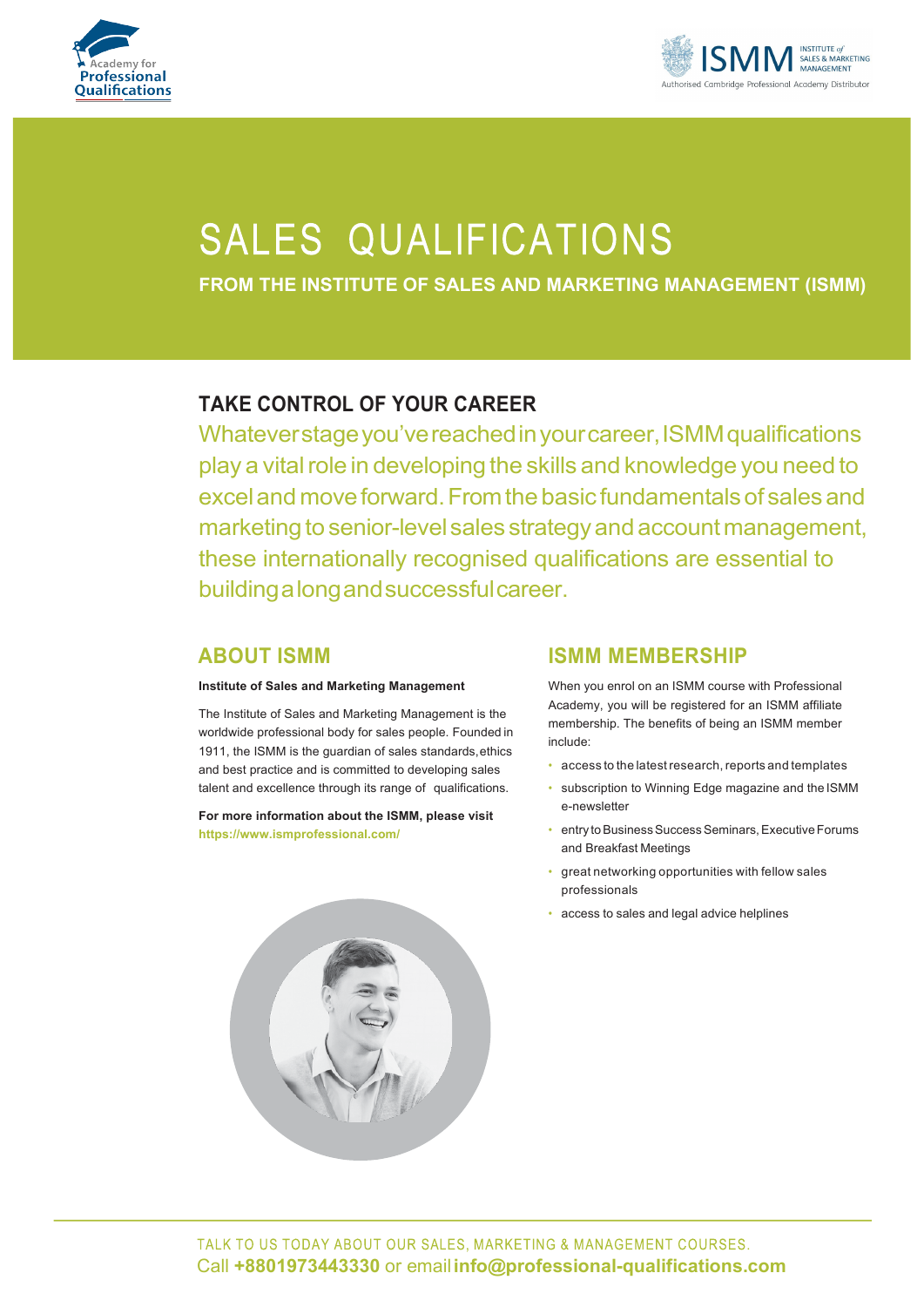



## **SALES QUALIFICATIONS**

Carefully designed around the ISMM syllabus, our courses deliver valuable accredited qualifications while developing invaluable real-world skills.

#### **DIPLOMA IN STRATEGIC SALES MANAGEMENT - LEVEL 6**

Suited to proactive established or aspiring senior sales and account managers who would like to develop a more strategic and managerial perspective.

#### **DIPLOMA IN SALES & MARKETING MANAGEMENT - LEVEL 4**

Designed specifically for sales professionals in an operational sales role, often managing others and allocating resources.

#### **CERTIFICATE IN SALES AND MARKETING - LEVEL 2**

Ideal for new or aspiring field sales professionals, or a student in either secondary or further education with some experience of sales.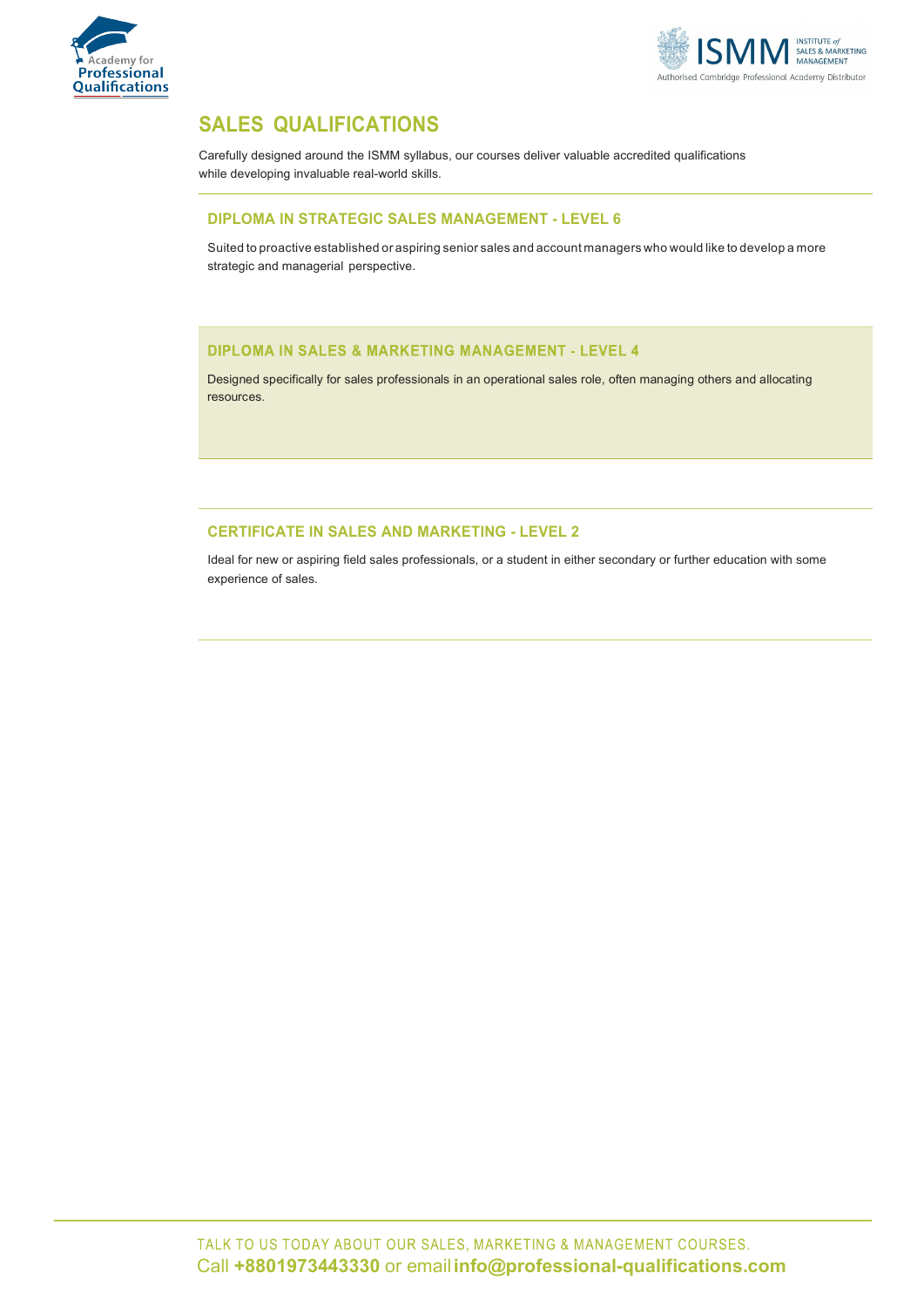



## CERTIFICATE IN SALES AND MARKETING-LEVEL2

**FROM THE INSTITUTE OF SALES AND MARKETING MANAGEMENT (ISMM)**

With a practical focus this course is designed to develop your own practical skills as a sales professional and ensures that you can apply the theory covered to real-life cases and examples.

#### **WHO IS IT FOR?**

An introductory qualification specially designed for anyone who wishes to work in sales or who is moving in to a sales role from another background. It is also a good introduction to sales for those working on the peripheries of sales in a support role.

#### **ENTRY REQUIREMENTS**

There are no formal entry requirements however we recommend that this course is most suitable for those age 16yearsoroverwithatleastfiveGCSEs.

If English is not your first language, evidence of at least IELTS level 6.5 or Trinity ISE III/IV will also be required.

#### **WHAT WILL YOU LEARN?**

The full Certificate in Sales and Marketing includes four mandatory units and three optional units. Each of the optional units are aimed at different sales professionals.

The Selling to Customers unit is suited to practicingsales people whilst the Understanding Selling to Customers unit are aimed for those not currently employed in a sales role.

The Telesales unit is for those in, or wishing to be in, a telesales role. Students are only required to choose one of the optional units. If unsure about which optional unit to choose, please contact us.

#### **HOW LONG WILL IT TAKE?**

You can start your study at any time, the Award in Sales & Marketing will typically take between 3 - 6 months to complete and the Certificate in Sales & Marketing will usually take between 6 – 9 months to complete although you can choose to study at a faster or slower pace to suit your requirements. We commit ourselves to support all our students for up to a maximum of two years.

**For more information please visit www.professional-qualifications.com**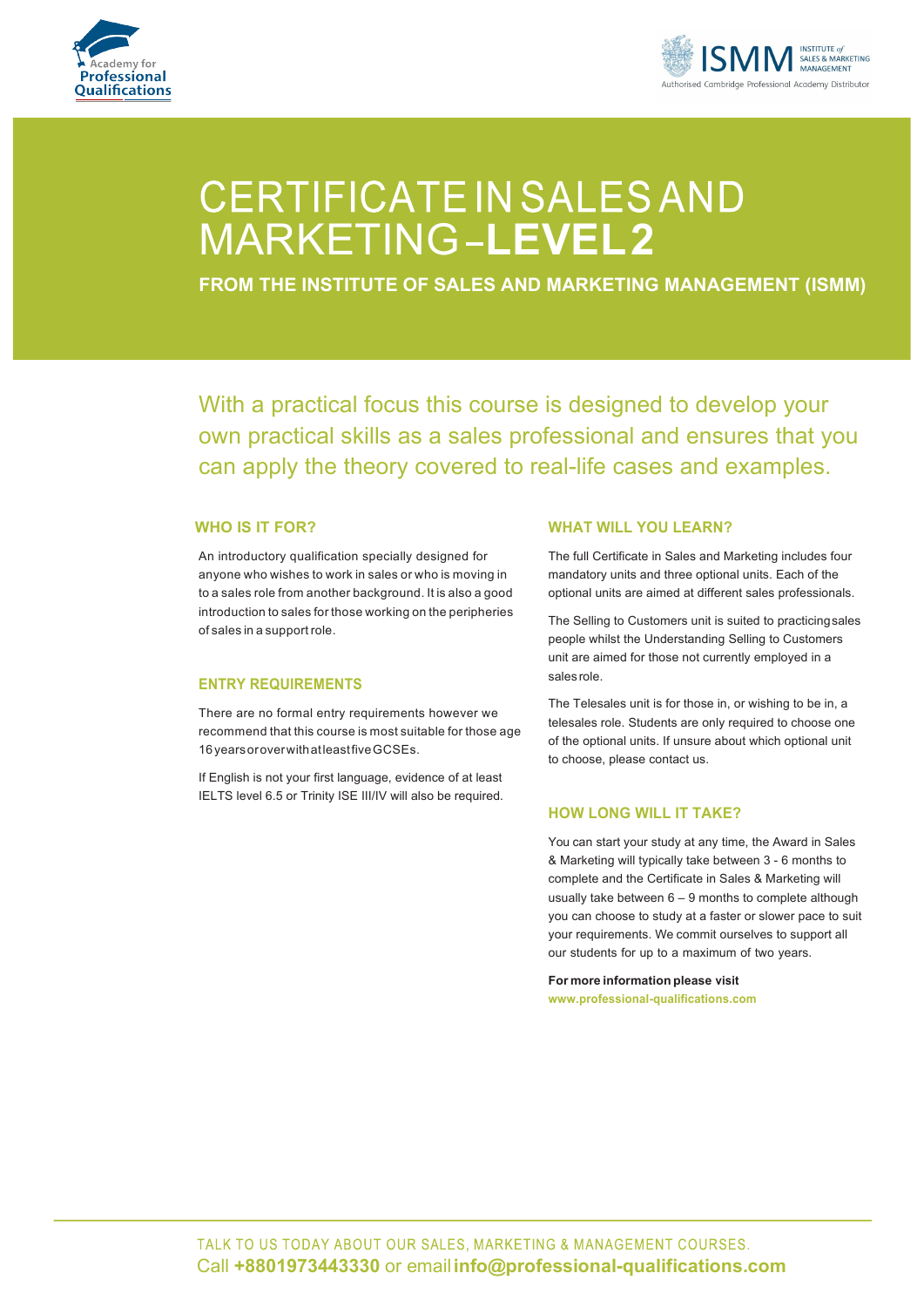



## **MODULE OVERVIEW**

| <b>Module title</b>                               | <b>Description</b>                                                                                                                                                                                                                                                                                                                                                                                 | Assessment                      | Mandatory/<br><b>Optional</b> |
|---------------------------------------------------|----------------------------------------------------------------------------------------------------------------------------------------------------------------------------------------------------------------------------------------------------------------------------------------------------------------------------------------------------------------------------------------------------|---------------------------------|-------------------------------|
| <b>Understanding Law and Ethics</b><br>of Selling | This unit aims to support learners in<br>understanding the legal and ethical<br>requirements in sales and understand<br>the consequences of non-compliance for<br>individuals, organisations and customers.                                                                                                                                                                                        | Work-based<br>assignment        | <b>Mandatory</b>              |
| <b>Understanding Marketing</b>                    | This unit will give students an understanding<br>of market segmentation and targeting, how to<br>carry out market research and the marketing<br>mix.                                                                                                                                                                                                                                               | Work-based<br>assignment        | <b>Mandatory</b>              |
| Understanding<br><b>Buyer Behaviour</b>           | This unit will help students develop an<br>understanding of sales targets and their<br>use, including being responsible for meeting<br>sales targets. It involves agreeing a target<br>for a set operating period or campaign and<br>monitoring actual performance against the<br>agreed target and taking necessary action in<br>response to identified variances and unforeseen<br>developments. | Work-based<br>assignment        | <b>Mandatory</b>              |
| <b>Sales Targets</b>                              | This unit will help students develop an<br>understanding of sales targets and their<br>use, including being responsible for meeting<br>sales targets. It involves agreeing a target<br>for a set operating period or campaign and<br>monitoring actual performance against the<br>agreed target and taking necessary action in<br>response to identified variances and unforseen<br>developments.  | <b>Work-based</b><br>assignment | <b>Mandatory</b>              |
| <b>Selling to Customers</b>                       | This unit aims to develop the skills of selling to<br>customer face to face.                                                                                                                                                                                                                                                                                                                       | Work-based<br>assignment        | <b>Optional</b>               |
| <b>Understanding Selling</b><br>to Customers      | You will develop the knowledge and<br>understanding of selling to customers including<br>customer buying needs, promoting benefits and<br>features of your organisation's products and<br>services, responding to and resolving customer<br>objections and agreeing mutually beneficial<br>terms and conditions.                                                                                   | <b>Work-based</b><br>assignment | <b>Optional</b>               |
| <b>Telesales</b>                                  | This unit is about identifying, developing and<br>closing sales over the phone.                                                                                                                                                                                                                                                                                                                    | Work-based<br>assignment        | <b>Optional</b>               |

TALK TO US TODAY ABOUT OUR SALES, MARKETING & MANAGEMENT COURSES. Call **+8801973443330** or email**info@professional-qualifications.com**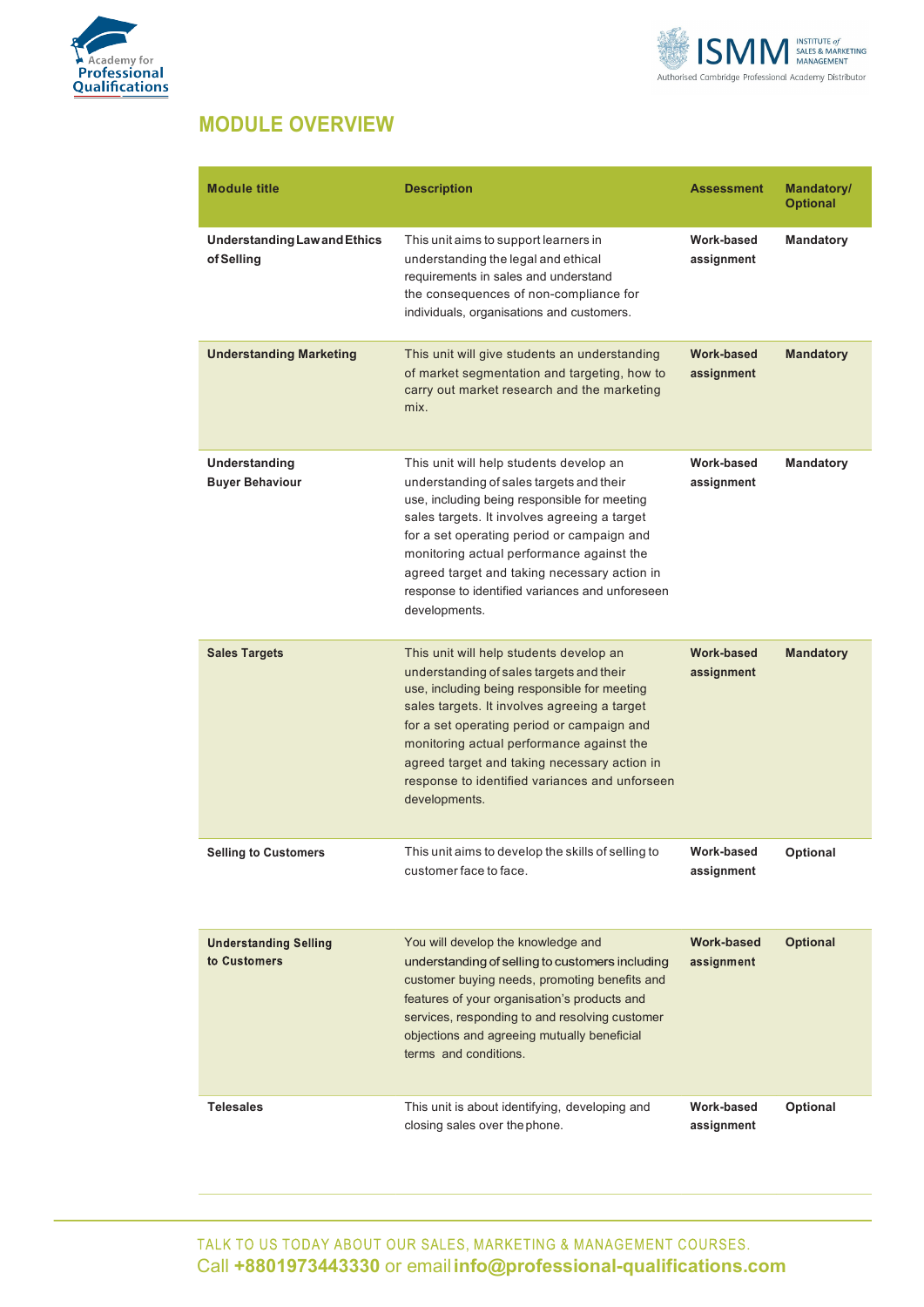



## PROFESSIONAL QUALIFICATION IN SALES AND MARKETING-LEVEL4

**FROM THE INSTITUTE OF SALES AND MARKETING MANAGEMENT (ISMM)**

Gain the theoretical and practical sales and marketing knowledge and skills required by aspiring sales managers and practising sales managers to enable them to succeed in the work place.

#### **WHO IS IT FOR?**

This course is specifically for sales professionals in an operational sales role, often managing others and allocating resources.

#### **ENTRY REQUIREMENTS**

There are no formal entry requirements although we advise that students have at least 3 years sales experience with at least one year's management experience.

If English is not your first language, evidence of IELTS level 6.5 or Trinity ISE III/IV will also be required.

#### **HOW LONG WILL IT TAKE?**

The diploma in Sales and Marketing Management consists of eight mandatory units and will typically take 12 to 15 months.

The Qualification can also be studied as a certificate. To achieve the certificate in Sales and Marketing Management, students must complete the first mandatory units plus any to optional units.

We support all our students for two years and you start your studies at any time.

**For more information please visit www.professional-qualifications.com**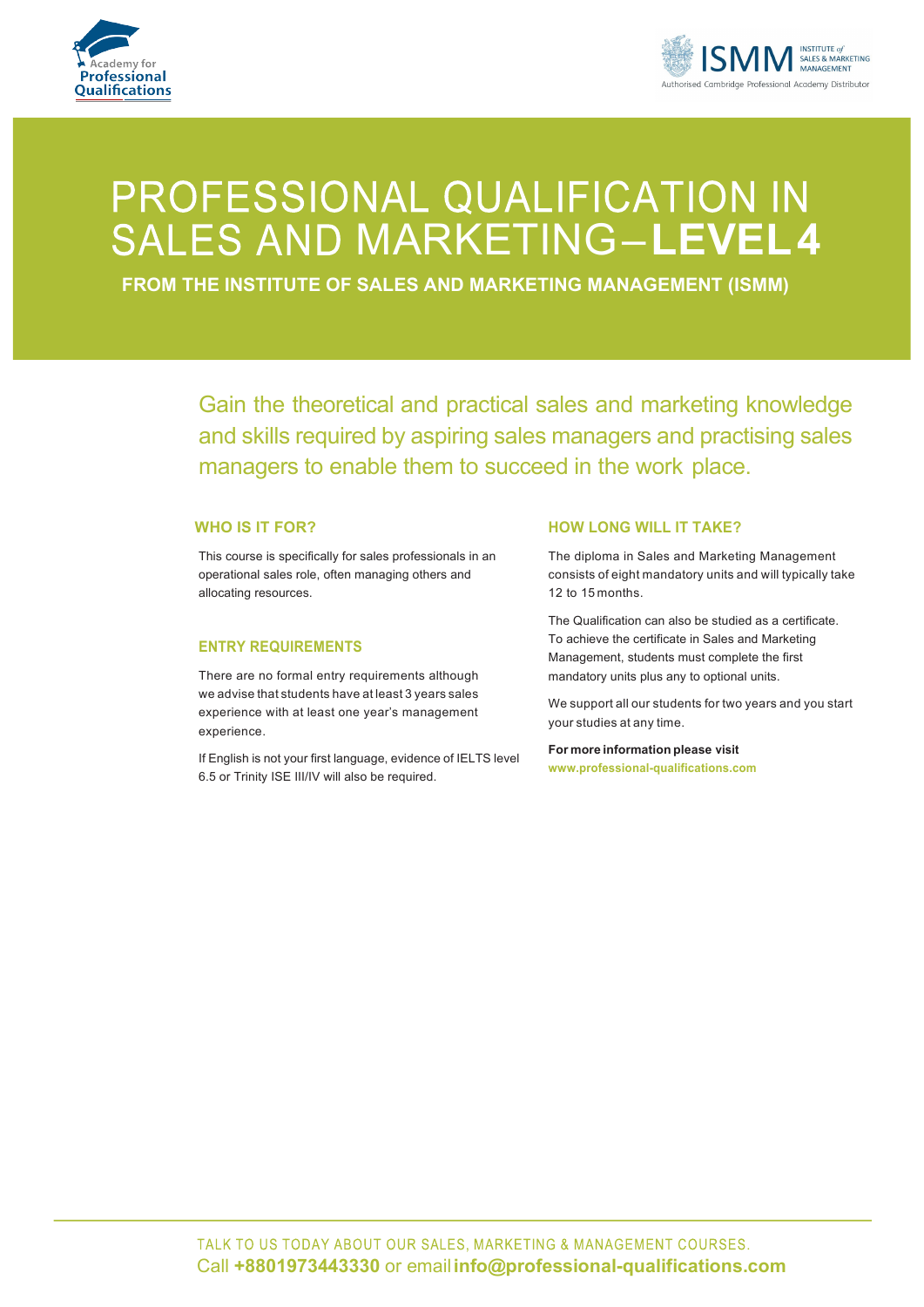



## **MODULE OVERVIEW**

| <b>Module title</b>                                                    | <b>Description</b>                                                                                                                                                                                                                                                                                                               | <b>Assessment</b>               | Mandatory/<br><b>Optional</b>                      |
|------------------------------------------------------------------------|----------------------------------------------------------------------------------------------------------------------------------------------------------------------------------------------------------------------------------------------------------------------------------------------------------------------------------|---------------------------------|----------------------------------------------------|
| <b>Managing Responsible Selling</b>                                    | Gain the knowledge for managing an<br>organisation's operations in way that<br>are consistent with its social and ethical<br>principles, and which fulfil legal and regulatory<br>requirements.                                                                                                                                  | Work-based<br>assignment        | <b>Mandatory</b>                                   |
| <b>Understanding segmentation,</b><br><b>Targeting and Positioning</b> | This unit aims to provide the knowledge<br>necessary to understand the process of breaking<br>down the total market for a product or service<br>into distinct segments and targets the most<br>likely purchasers of an organisation's products<br>using the extended marketing mix to support<br>the positioning of the product. | <b>Work-based</b><br>assignment | <b>Mandatory</b>                                   |
| <b>Managing a Sales Team</b>                                           | This unit aims to provide knowledge of<br>motivation theories and link between<br>motivation and performance, and the<br>knowledge of managing sales team<br>performance.                                                                                                                                                        | Work-based<br>assignment        | <b>Mandatory</b><br>(Optional for<br>Certificate)  |
| <b>Operational Sales Planning</b>                                      | Gain the skills necessary for putting together<br>an operational sales plan, and knowledge<br>managing the implementation of the plan and<br>for dealing with variances to the plan.                                                                                                                                             | <b>Work-based</b><br>assignment | <b>Mandatory</b><br>(Optional for<br>Certificate)  |
| <b>Sales Negotiations</b>                                              | This unit aims to provide the knowledge<br>and skills for negotiating effectively in sales<br>settings and will focus on the various stages<br>of negotiation including planning, preparing,<br>negotiating and closing sales.                                                                                                   | Work-based<br>assignment        | <b>Mandatory</b><br>(Optional for<br>Certificates) |
| <b>Analysing the Marketing</b><br><b>Environment</b>                   | This unit aims to provide the knowledge and<br>skills necessary to conduct an audit of the<br>organisation's internal, micro and macro<br>environment. Also gain an understanding of the<br>impact of internal, micro and macro factors on<br>a customer's organisation.                                                         | <b>Work-based</b><br>assignment | <b>Mandatory</b><br>(Optional for<br>Certificate)  |
| <b>Finances for sales managers</b>                                     | This unit aims to introduce the knowledge and<br>skills needed to calculate probability and also<br>to assess customer credit worthiness with the<br>view to formalising the terms of trade with the<br>customer.                                                                                                                | Work-based<br>assignment        | <b>Mandatory</b><br>(Optional for<br>Certificate)  |
| Writing and delivering a<br>sales proposal                             | This unit aim to provide the skills for preparing<br>sales proposals for customers.                                                                                                                                                                                                                                              | <b>Work-based</b><br>assignment | <b>Mandatory</b><br>(Optional for<br>Certificate)  |

TALK TO US TODAY ABOUT OUR SALES, MARKETING & MANAGEMENT COURSES. Call **+8801973443330** or email**info@professional-qualifications.com**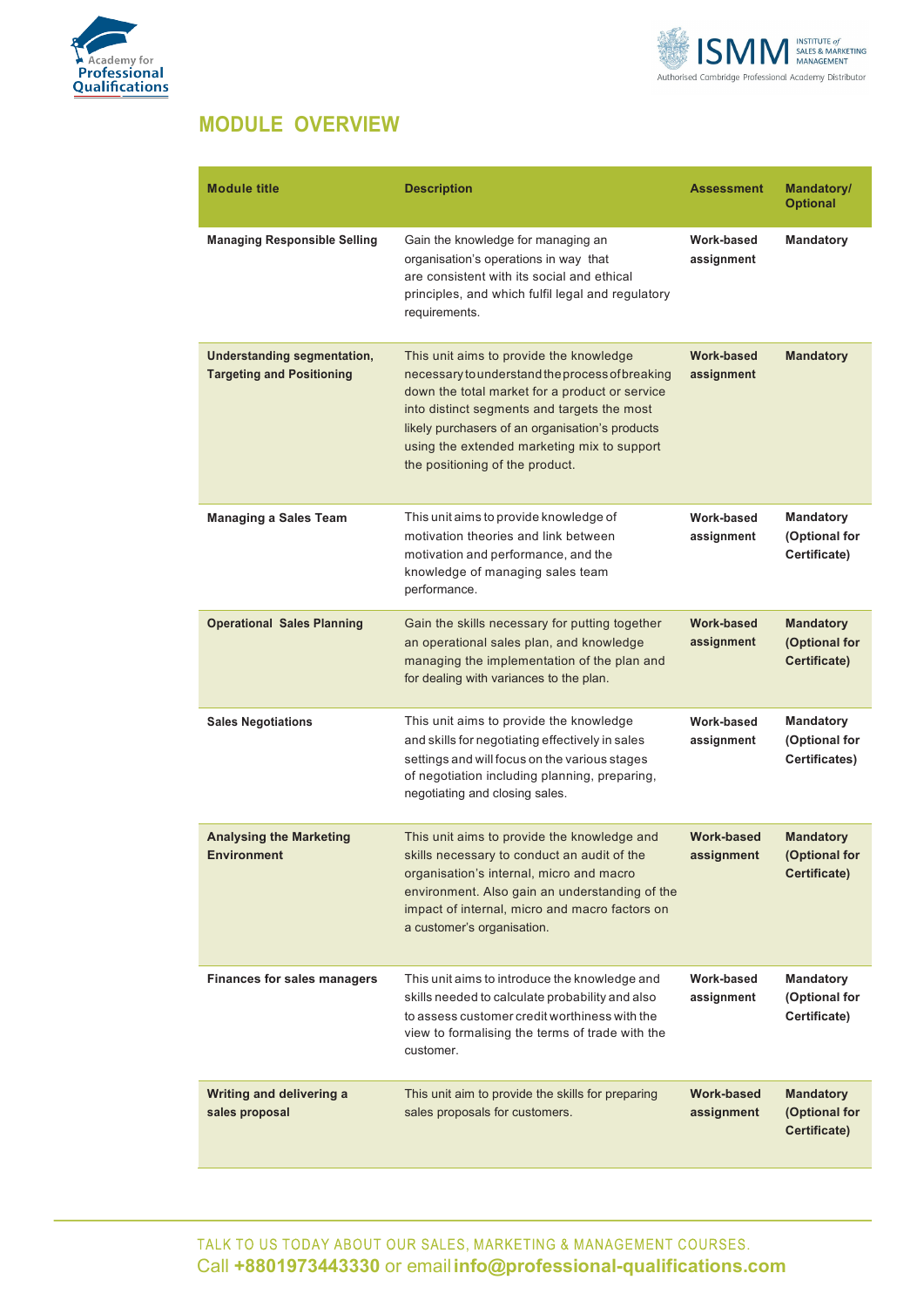



## PROFESSIONAL QUALIFICATION IN IN SALESANDACCOUNT MANAGEMENT **LEVEL 6**

**FROM THE INSTITUTE OF SALES AND MARKETING MANAGEMENT (ISMM)**

Building on existing knowledge and experience this qualification considers the various internal and external stakeholders in the sales process and how to manage those relationships.

#### **WHO IS IT FOR?**

This course is designed specifically for practising or aspiring Sales or Account Managers who would like to build on their theoretical knowledge to a senior level.

#### **ENTRY REQUIREMENTS**

There are no formal entry requirements although we advise that students have either a degree or at least four years sales experience.

If English is not your first language, evidence of at least IELTS level 6.5 or Trinity ISE III/IV will also be required.

#### **HOW LONG WILL IT TAKE?**

The Diploma in Sales and Account Management consists of a combination of units. To achieve the Diploma, learners must complete each of the mandatory units plus any four of the optional units.

We have indicated which modules are more suited for Sales Managers (SM) and which are more suited to Account Managers(AM).

The Diploma in Sales and Account Management will typically take between 15 to 18 months to complete.

Students can also choose to study a Certificate in Sales and Account Management and will have to complete the first three mandatory units plus the Sales Forecast and TargetSetting unit to achieve the Certificate.

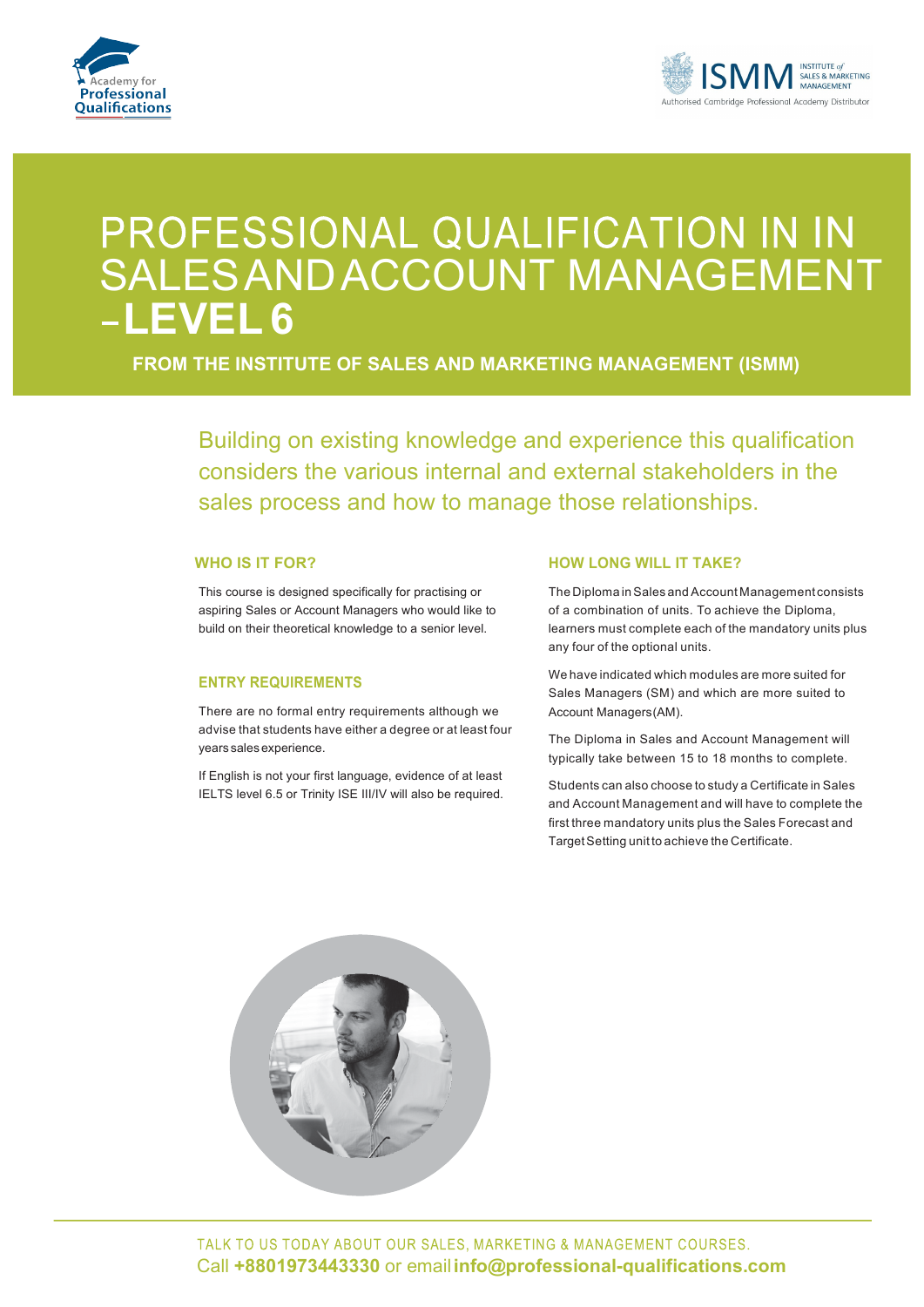



## **MODULE OVERVIEW**

| <b>Module title</b>                                                                              | <b>Description</b>                                                                                                                                                                                                                                                                                | <b>Assessment</b>               | <b>Mandatory/</b><br><b>Optional</b>                     |
|--------------------------------------------------------------------------------------------------|---------------------------------------------------------------------------------------------------------------------------------------------------------------------------------------------------------------------------------------------------------------------------------------------------|---------------------------------|----------------------------------------------------------|
| <b>Managing Responsible</b><br>Selling                                                           | Gain the knowledge for managing an<br>organisation's operations in way that are<br>consistent with its social and ethical principles,<br>and which fulfil legal and regulatory requirements.                                                                                                      | Work-based<br>assignment        | Mandatory                                                |
| <b>Understanding and Developing</b><br><b>Customer Accounts</b>                                  | The aim of this unit is to support knowledge,<br>understanding and skills necessary to establish<br>how customer organisations select suppliers as<br>part of their supply chain and to use information<br>gathered on how organisations select suppliers<br>to develop a customer accounts plan. | <b>Work-based</b><br>assignment | <b>Mandatory</b>                                         |
| <b>Understanding the Integrated</b><br><b>Functions of Sales and</b><br><b>Marketing</b>         | This unit focuses on the commercial importance<br>of marketing to an organisation's success,<br>both in the long term and also for the short/<br>medium term.                                                                                                                                     | Work-based<br>assignment        | <b>Mandatory</b>                                         |
| <b>Sales Forecasts and</b><br><b>Target Setting</b>                                              | This unit aims to develop knowledge and<br>understanding of forecasting sales and setting<br>sales targets for your own area of responsibility.                                                                                                                                                   | <b>Work-based</b><br>assignment | <b>Mandatory for</b><br><b>Diploma</b><br>(6 Credits) SM |
| Leading a Team                                                                                   | This unit aims to provide the learner with the<br>knowledge and understanding of transactional<br>leadership: to share a vision and to set goals and<br>define tasks that move people towards the vision.                                                                                         | Work-based<br>assignment        | <b>Optional</b><br>(6 Credits) SM                        |
| <b>Coaching and Mentoring</b>                                                                    | This unit aims to provide understanding of<br>the principles of coaching and mentoring, and<br>the skills for planning, delivering a coaching or<br>mentoring programme and for evaluating own<br>coaching or mentoring practice.                                                                 | <b>Work-based</b><br>assignment | <b>Optional</b><br>(6 credits)<br><b>SM</b>              |
| Designing, Planning and<br><b>Managing Sales Territories</b>                                     | Develop the knowledge and understanding of<br>the design, planning and management of sales<br>territories and the work of the sales team in<br>those territories.                                                                                                                                 | Work-based<br>assignment        | Optional<br>(6 credits)<br><b>SM</b>                     |
| <b>Analysis the Financial</b><br><b>Potential and Performance of</b><br><b>Customer Accounts</b> | The aim of this unit is to ensure sales and<br>account managers have the skills to analyse<br>and manage the financial performance of<br>customer accounts.                                                                                                                                       | <b>Work-based</b><br>assignment | <b>Optional</b><br>(6 credits)AM                         |
| <b>Relationship Management for</b><br><b>Account Managers</b>                                    | This unit aims to provide knowledge and skills<br>for relationship management in sales.                                                                                                                                                                                                           | Work-based<br>assignment        | Optional<br>(6 credits)AM                                |
| <b>Bid and Tender Management</b><br>for Account Managers                                         | This unit aims to provide knowledge and skills<br>for bid and tender management.                                                                                                                                                                                                                  | <b>Work-based</b><br>assignment | <b>Optional</b><br>(6 credits)AM                         |
| <b>Developing a Product Portfolio</b>                                                            | This unit aims to provide the knowledge and<br>skills for determining selling priorities across a<br>portfolio of products/services.                                                                                                                                                              | Work-based<br>assignment        | Optional<br>(6 credits)<br>SM / AM                       |